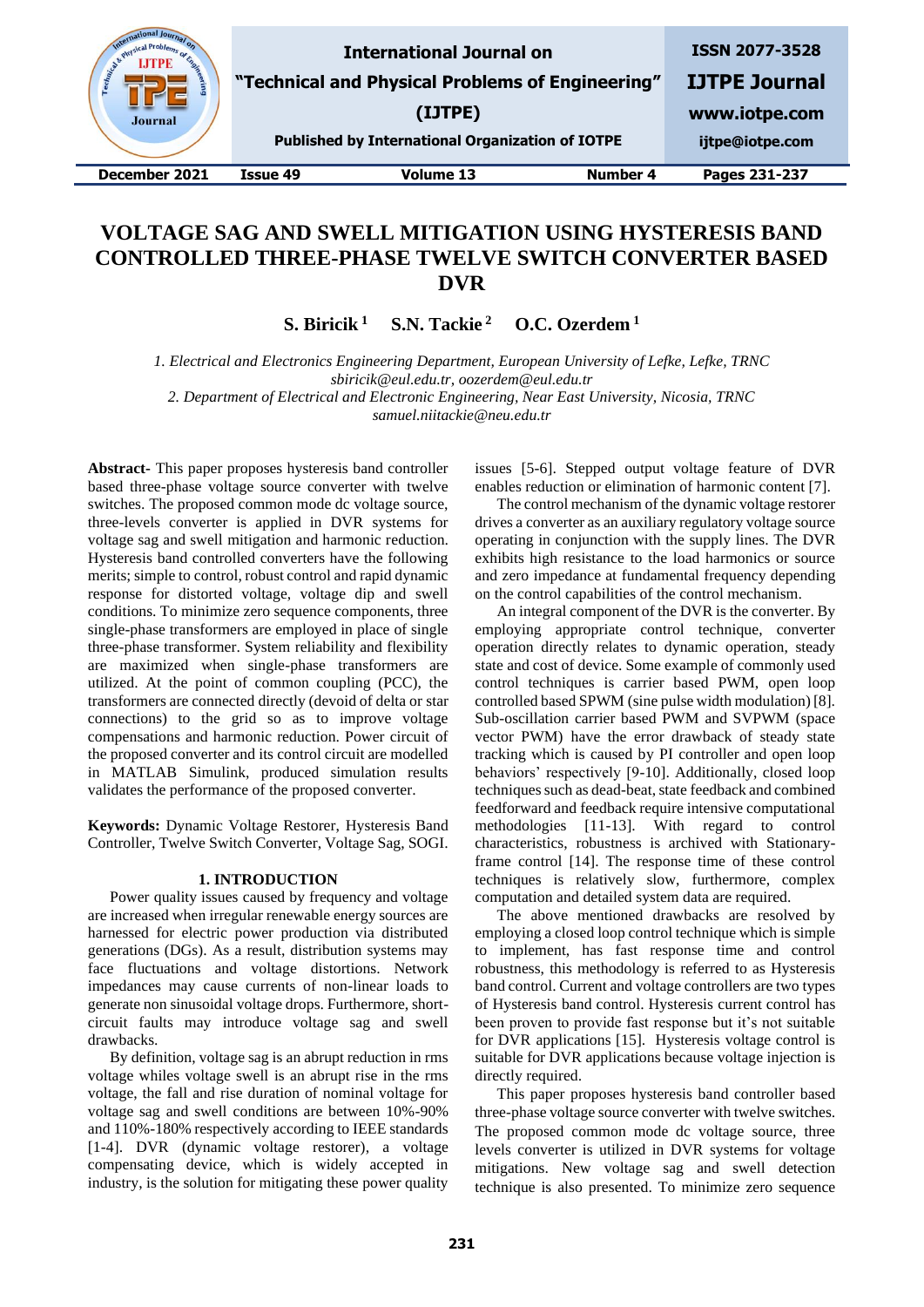components, 3 single-phase transformers are employed rather than one three-phase transformer. Also, system reliability and flexibility are maximized when single-phase transformers are utilized.

The proposed twelve switch hysteresis band-controlled converter has the following advantages:

- Simple to control
- Control robustness
- Acceptable harmonic content.

• Fast dynamic response for distorted voltage, voltage dip and swell conditions.

# **2. GENERALIZED SINGLE-PHASE DVR MODELLING**

Figure 1 shows a single-phase dynamic voltage restorer fed by a four switch H-bridge inverter. The inverter is connected in series to the grid by a transformer at the point of common coupling. The transformers functions as the injecting device and also provide galvanic isolation. As shown in Figure 1, there are four voltages i.e.,  $v_D$ ,  $v_G$ ,  $v_L$ and  $v_{IN}$  which corresponds to DVR voltage or injected voltage, grid voltage, load voltage and converter or inverter output voltage accordingly. Because of symmetric features of three-phase DVR topologies, analysis of one phase is valid for all other phases. Hence generalized analysis of the DVR of Figure 1 is valid for the proposed three-phase DVR. Analyzing Figure 1 by KVL produces equation (1) expression below:

$$
v_D = v_L - v_G \tag{1}
$$



Figure 1. Hysteresis voltage controlled DVR

The instantaneous relationship between the three voltages ( $v_G$ ,  $v_N$  and  $v_D$ ) are expressed by equations (2) and (3):

$$
v_G = \frac{v_{IN}}{t_r} \tag{2}
$$

$$
v_{IN} = \frac{v_D}{a} \tag{3}
$$

where,

 $t_r$  is the transfer ratio of the inverter,

*a* is the transformers secondary turns ratio.

Based on equations (2) and (3), the grid voltage and DVR voltage relates by equation (4):

$$
v_D = a \times t_r \times v_G \tag{4}
$$

The single-phase sinusoidal voltages for the DVR system is expressed below by equations (5)-(7):

$$
V_{IN,\text{max}} = t_r V_{G,\text{max}} \tag{5}
$$

$$
V_{D,\text{max}} = aV_{IN,\text{max}}\tag{6}
$$

$$
V_{D,\text{max}} = at_r V_{G,\text{max}} \tag{7}
$$

During voltage sag or swell disturbance, the inverter output voltage for compensation is expressed by:

$$
v_{IN} = V_{IN, \text{max}} \sin(\omega t + \varphi) \tag{8}
$$

where,  $V_{IN, \text{max}}$  is the maximum voltage of the fundamental component and  $\varphi$  is the phase angle of the DVR voltage and defined for sag and swell disturbance as: During sag disturbance  $\lceil \varphi =$ 

 $\phi = 180$ , During swell disturbance  $\phi =$ (9)

Considering the above equations, the compensating voltage percentage (*VP*) during voltage sag and voltage swell disturbances are expressed equations (10)-(11) [16]:

$$
V_{P, SAG} = \frac{V_{L, \text{max}} - V_{G, \text{max}}}{V_{L, \text{max}}} \tag{10}
$$

$$
V_{P,SWELL} = \frac{V_{G,\text{max}} - V_{L,\text{max}}}{V_{L,\text{max}}} \tag{11}
$$

#### **3. TWELVE SWITCH VSI CONVERTER**

 Figure 2 illustrates the power circuit of twelve-switch voltage source converter. As depicted by the Figure 1, only one dc voltage source is required by the converter. Twelve unidirectional semiconductor power switches from voltage point of view are required. One IGBT and antiparallel connected diode constitute each power switch of the converter. The presented topology is a 3-level converter, i.e., the maximum level of output voltage that can be generated is 3 which is expressed by equation (1).



Figure 2. Hysteresis voltage controlled DVR

The switching scheme of the presented topology is illustrated by Table 1. as shown by Table 1, each phase is controlled independently to generated the required magnitude of output voltage. Positive output voltages are generated by left to right diagonal gating of power switches i.e.,  $T_1$  and  $T_4$  are gated on to generate positive *Vdc* whiles right to left diagonal gating of power switches generates negative output voltage i.e.,  $T_2$  and  $T_3$  are gated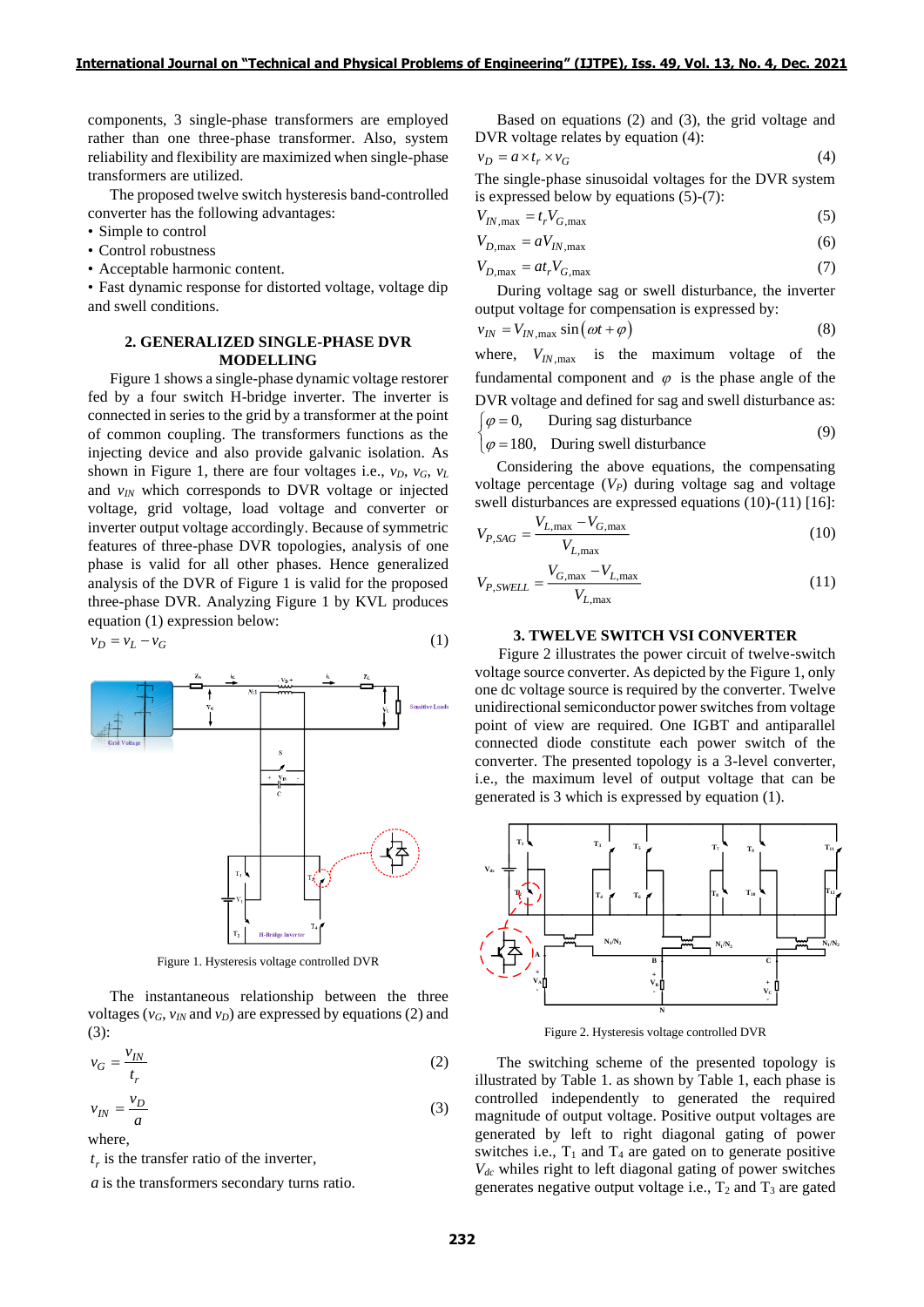on to generate negative  $V_{dc}$ . Equations (12) to (15) represents the power circuit details and equations of the twelve-switch converter of Figure 2.

$$
N_{DC} = 1\tag{12}
$$

$$
N_{1\varphi, Level} = 3\tag{13}
$$

$$
V_{O,Max} = V_{DC} \tag{14}
$$

$$
N_{\text{Switches}} = 12\tag{15}
$$

$$
N_{\text{Driver}} = 12\tag{16}
$$

The three-phase voltage of Figure 2 are expressed by

$$
\begin{cases}\nV_{AB} = V_{AN} - V_{BN} \\
V_{BC} = V_{BN} - V_{CN}\n\end{cases}
$$
\n(17)

$$
\begin{bmatrix} 1 & 1 \\ V_{CA} & -V_{CN} & -V_{AN} \end{bmatrix}
$$

Table 1. Switching pattern

|   | State   Switches            | $V_A$     | Switches                       | $V_R$     | Switches                             |           |
|---|-----------------------------|-----------|--------------------------------|-----------|--------------------------------------|-----------|
|   | $T_1, T_4$                  | $V_{dc}$  | $T_5$ , $T_8$                  | $V_{dc}$  | $T_9, T_{12}$                        | $V_{dc}$  |
| П | $T_1, T_3$<br>$T_2$ , $T_4$ | $\theta$  | $T_5$ , $T_7$<br>$T_6$ , $T_8$ | $\theta$  | $T_9, T_{11}$<br>$T_{10}$ , $T_{12}$ |           |
| Ш | $T_2$ , $T_3$               | $-V_{dc}$ | $T_6$ , $T_7$                  | $-V_{dc}$ | $T_{10}$ , $T_{11}$                  | $-V_{dc}$ |

# **4. PROPOSED TWELVE SWITCH CONVERTER BASED DVR**

Figure 1 depicts system architecture of the proposed DVR based hysteresis band controller based three-phase voltage source converter with twelve switches. By utilizing only one dc source for the proposed topology, voltage control for multiple dc sources which requires extra control technique is eliminated. The ac output section of each phase of the proposed topology is connected to the supply lines at PCC via a single-phase transformer, an LC filter is placed between the inverter output and PCC.

These transformers are commonly referred to as injection transformers and are connected in series to the supply or utility. In connecting the secondary section of the transformer to the converter output, delta or star connections are utilized. However, this is not applicable because of the converter type; twelve switches. Hence direct connection of the transformer and converter is done as shown in Figure 1. These types of converters are widely used because they provide effective regulation on zero sequence components which caters for voltage sag in single-phase and unbalanced voltage. Consequently, direct converter-transformer connection of the proposed DVR topology is essential in unbalanced utility voltage compensations.

#### **4.1. Hysteresis Voltage Band Control**

Analysis of hysteresis voltage band controlled DVR is provided in this section. Selecting appropriate reference computation technique determines the DVRs reference voltage *Vref*. The synthesized reference voltage by the converter is injected in series to the grid as in case of all DVRs. Hysteresis voltage control enables the application of suitable switching patterns for the converter. Let *X* represent the hysteresis band, therefore upper and lower boundaries are given by Equations (18) and (19) respectively.

$$
V_{ref} + X \tag{18}
$$

$$
V_{ref} - X \tag{19}
$$

The converters output voltage is made to tracks the reference voltage within the upper and lower boundaries of the band. If *VDVR* fall below the lower boundary, positive ac voltage is generated by gating switches  $T_1$  and  $T_4$ ,  $T_5$ and  $T_8$ ,  $T_9$  and  $T_{12}$  for phases A, B and C respectively. If *VDVR* rises above the upper boundary, negative ac voltage is generated by gating switches  $T_2$  and  $T_3$ ,  $T_6$  and  $T_7$ ,  $T_{10}$ and  $T_{11}$  for phases A, B and C respectively. Using phase A for explanation purposes, the control sequence of the converter is given by:

when 
$$
V_{DVR} > V_{ref} + X:
$$
 (20)

Switches  $T_1$  and  $T_4$  are OFF and  $T_2$  and  $T_3$  are ON when  $V_{DVR} < V_{ref} - X$  $(21)$ 

Switches  $T_1$  and  $T_4$  are ON and  $T_2$  and  $T_3$  are OFF

Figure 3 shows the band controller with the upper and lower boundaries, the reference voltage and DVR voltage. The discretional DVR reference voltage is between the upper and lower boundary and depicted by dashed lines. Three references voltages  $V_{ref1}$ ,  $V_{ref2}$  and  $V_{ref3}$  occur at time intervals  $t_1$ ,  $t_2$  and  $t_3$ , accordingly. By subtracting and adding hysteresis band from/to reference voltages, the lower and upper boundaries are created. Positive reference voltage is tracked when switches  $T_1$  and  $T_4$  are gated ON whiles switches  $T_2$  and  $T_3$  remains OFF, this occurs during time interval  $t_1-t_2$ . This puts  $V_{dc}$  to the converter output hence DVR actual voltage rises from  $V_{ref} - X$  to  $V_{ref2} + X$ through *Vref*.



Figure 3. Hysteresis voltage controlled DVR

If the DVR voltage crosses the upper boundary  $V_{ref2}+X$ , it has to brought down to the lower boundary, this occurs during the time intervals  $t_2$  to  $t_3$ . Negative voltage is generated during this time by gating switches  $T_2$  and  $T_3$ whiles switches  $T_1$  and  $T_4$  remains in the OFF state. Voltage tracking determines the ON or OFF states of the switches (IGBTs). However, the direction of converter current determines the switching states of the switches (diodes and IGBTs). Table 2 shows detailed switching states of all devices during for positive and negative voltage tracking and converter current states.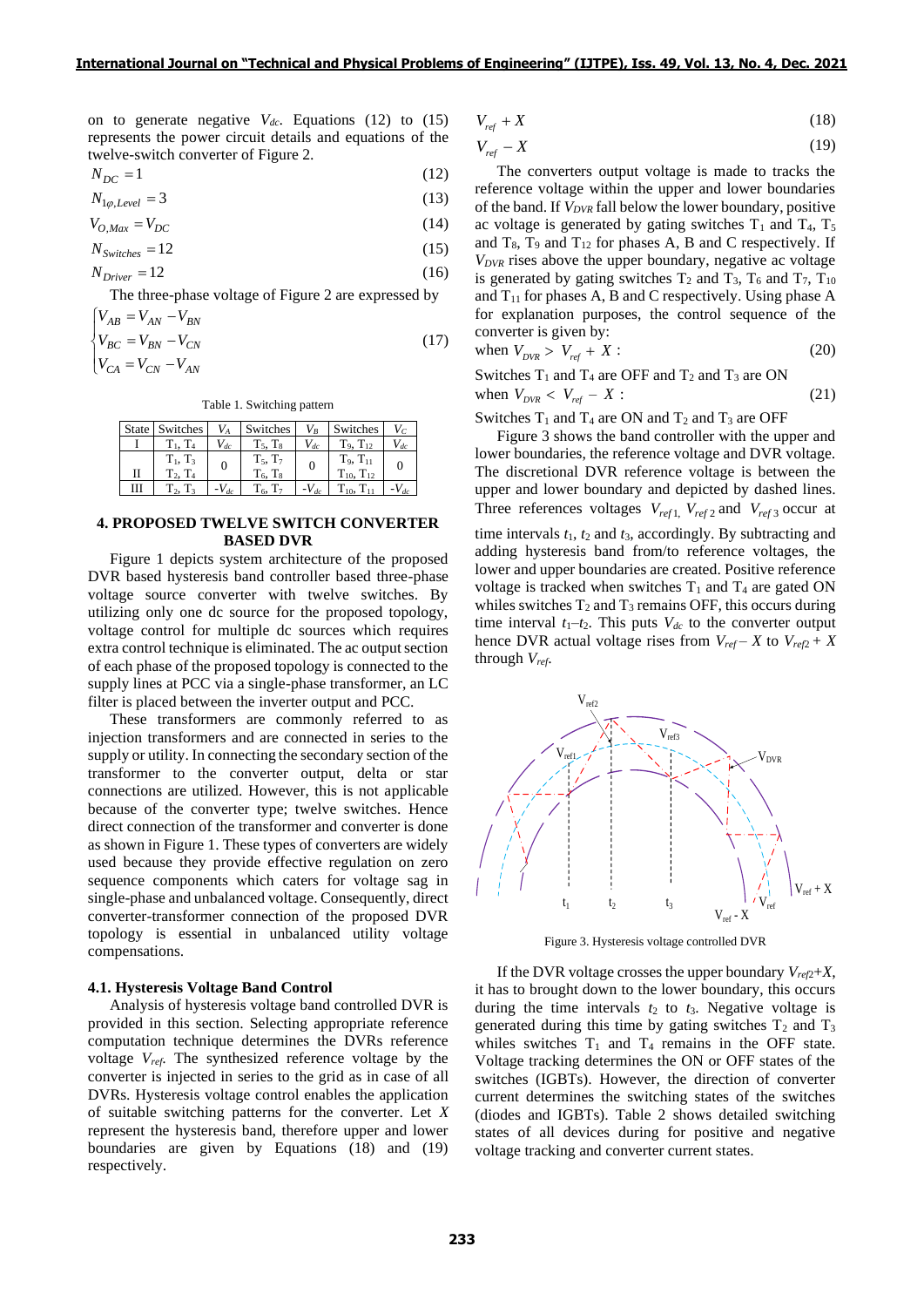| <b>POSITIVE REFERENCE</b> |                |           |               | NEGATIVE REFERENCE |               |             |             |
|---------------------------|----------------|-----------|---------------|--------------------|---------------|-------------|-------------|
|                           | <b>VOLTAGE</b> |           |               | <b>VOLTAGE</b>     |               |             |             |
| Positive                  |                | Negative  |               | Positive           |               | Negative    |             |
| converter                 |                | converter |               | converter          |               | converter   |             |
| current                   |                | current   |               | current            |               | current     |             |
| ON                        | <b>OFF</b>     | ON        | OFF           | ON                 | OFF           | ON          | OFF         |
| Devices                   | Devices        | Devices   | Devices       | Devices            | Devices       | Devices     | Devices     |
|                           | $T_2 - T_3$    |           | $D_2-D_3$     |                    | $D_2-D_3$     |             | $T_1 - T_4$ |
| $T_1 - T_4$               | $D_1 - D_4$    | $D_2-D_3$ | $T_1 - T_4$   | $D_1 - D_4$        | $T_1 - T_4$   | $T_2 - T_3$ | $D_1 - D_4$ |
|                           |                |           | $T_{2}-T_{3}$ |                    | $T_{2}-T_{3}$ |             |             |

Table 2. Hysteresis voltage controlled switching operation

# **4.2. Detection of Voltage Sag/Swell and Harmonic**

Second-order generalized integrator (SOGI) is utilized in deriving fundamental harmonics of the individual sources at a frequency of 50Hz. SOGI block for phase A of the proposed topology is illustrated by Figure 4. Voltage sensor initially detects individual source voltages vs(t) which is then processed by SOGI. Equations (22)-(23) show SOGI characteristic transfer function [14].

$$
F_1(s) = \frac{\overline{v}_{sa}(s)}{v_s(s)} = \frac{K\omega s}{s^2 + K\omega s + \omega^2}
$$
(22)  

$$
F_2(s) = \frac{\overline{v}_{s\beta}(s)}{v_s(s)} = \frac{K\omega s}{s^2 + K\omega s + \omega^2}
$$
(23)

$$
F_2(s) = \frac{\overline{v}_{s\beta}(s)}{v_s(s)} = \frac{K\omega s}{s^2 + K\omega s + \omega^2}
$$
\n(23)

where,

- *K* is algorithm damping factor
- *V<sup>s</sup>* is source voltage
- *ω* is angular frequency

Application of SOGI algorithm together with frequency locked loop (FLL) or phase locked loop (PLL) enables the determination of the input waveforms frequency [17-19]. As shown in Table 2, the angular frequency for this work is tuned to 314 rad/s. using angular frequency of  $2\pi\times50$  rad/s and damping factor of 1, analysis of Bode diagrams were investigated for system (1) and (2) in [14].

In this work, the same parameters are utilized. As indicated by the diagrams in [14], the first system  $F_1(s)$  is a band-pass filter whiles the second system  $F_2(s)$  is a lowpass filter. This is due to that fact that; frequency of the source waveform is equivalent to the angular (tuned) frequency. The waveform of the source voltage and SOGI output waveform are equal in amplitude and phase. Harmonic components of the input voltage are determined by subtracting source voltage from voltage generated by SOGI as shown by:

$$
v_s(t) = \overline{v}_s(t) - v_s(t)
$$
\n(24)

Moreover, fluctuating voltage amplitudes for voltage sg and swell for each phase voltages  $V_{sa}$ ,  $V_{sb}$ ,  $V_{sc}$  are determined by amplitude detector then dividing amplitude of the source voltage as shown by:

$$
\sin(\omega t + \varphi) = \frac{v_s(t)}{V_s} \tag{25}
$$

Unity sine functions are derived for each phase at this stage which alternates between  $+V$  and  $-V$ . Lastly, reference load voltages are computed by multiplication with 230 $\sqrt{2}$  as shown by:

$$
v_L^*(t) = 230\sqrt{2}\sin(\omega t + \varphi)
$$
 (26)

It is evident at 230√2 level, the reference load voltages are stabilized. The load voltage variations or difference  $(\Delta v_L)$  in individual phase is determined by subtracting reference voltage in Equation (26) from measured input voltage as shown by:

$$
\Delta v_L(t) = v_s(t) - v_L^{*(t)}
$$
\n(27)

Total reference compensating voltage for individual phases is derived by addition of harmonic component voltages derived in Equation (24) to the voltage difference derived in Equation (27) yields the equation below:

$$
v_c^*(t) = v_s(t) + \Delta v_L(t)
$$
\n(28)

Lastly, the total reference injecting (compensation) voltage for individual phases is used as the reference voltage for the hysteresis voltage controller (*vref*) as indicated above.



Figure 4. Block diagram of hysteresis band control unit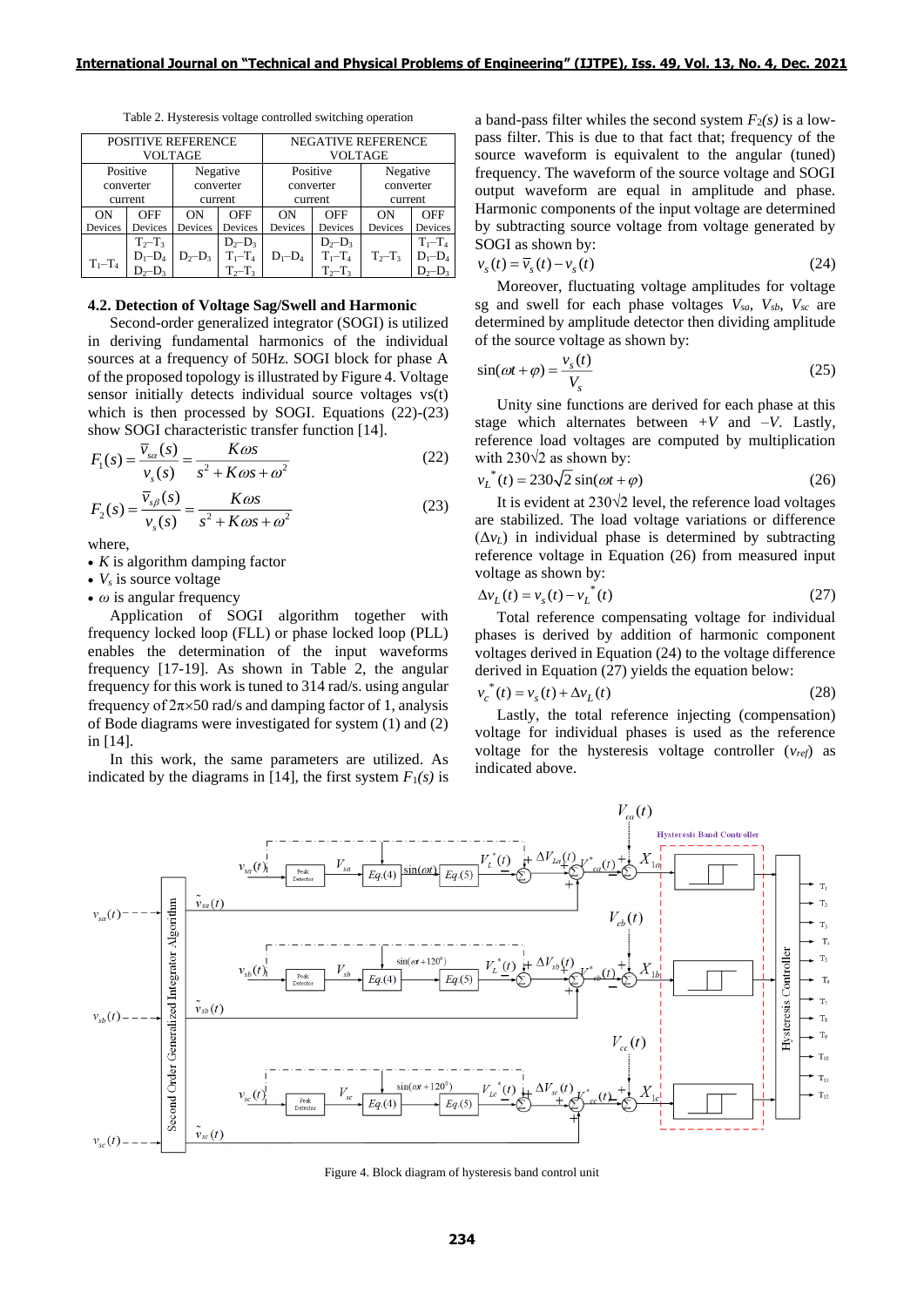

Figure 5. Hysteresis voltage controlled DVR

# **3. SIMULATION RESULTS**

In this section, simulation results of the proposed hysteresis band controller based DVR with twelve-switch three-phase voltage source converter is presented. The power circuit of the proposed converter of Figure 5 and its control architecture of Figure 4 are designed in MATLAB Simulink to investigate its performance under voltage sag, voltage swell and harmonic conditions. Table 3 shows the system parameters utilized in simulation.

| Parameter               | Symbol        | Magnitude          |  |
|-------------------------|---------------|--------------------|--|
| Grid voltage            | V,            | 230 V, 50 Hz       |  |
| Switching frequency     | t.            | $10$ kHz           |  |
| Inductance              | L             | $0.3 \text{ mH}$   |  |
| Sampling time           | $T_{s}$       | $35 \mu s$         |  |
| Transformer turns ratio | n             | 1:1                |  |
| Capacitance             | $\mathcal{C}$ | $150 \mu F$        |  |
| SOGI gain               | K             |                    |  |
| DC-link voltage source  | $V_{dc}$      | 600.               |  |
| Load                    | RL            | $4 \Omega$ , 10 mH |  |

Table 3. Simulation Parameters

Simulation results of the proposed hysteresis band controller based three-phase voltage source converter with twelve switches are illustrated by Figure 6 to Figure 9. Figure 6 shows three-phase grid waveforms, between the time intervals of  $0 \le t \le 0.05$  sec, the three-phase waveforms are equivalent to the rated grid voltage waveforms, with respect to the magnitude and phase.

However, voltage sag occurs in the time intervals of  $0.05 \le t \le 0.1$  sec for phases A and B as indicated by the waveform of Figure 6. The peak voltage for each phase is at rated value of 325V, due to voltage sag conditions, the peak voltage of phases A and B are reduced to approximately 230V and 180V accordingly. Therefore, positive 95V and 140V are injected by the DVR to compensate voltage sag conditions in phases A and B respectively. To compensate voltage swell conditions, negative voltage of required magnitude and phase is injected for compensations. Figure 7 illustrates the threephase load voltage waveform after injecting required voltages to mitigate voltage sag conditions of phases A and B, as can be seen, all three waveforms have the appropriate rated voltage waveforms with respect to magnitude and phase. Figure 10 shows the FFT of proposed topology with *THD* of 3.11%.



Figure 6. Three-phase grid voltage waveform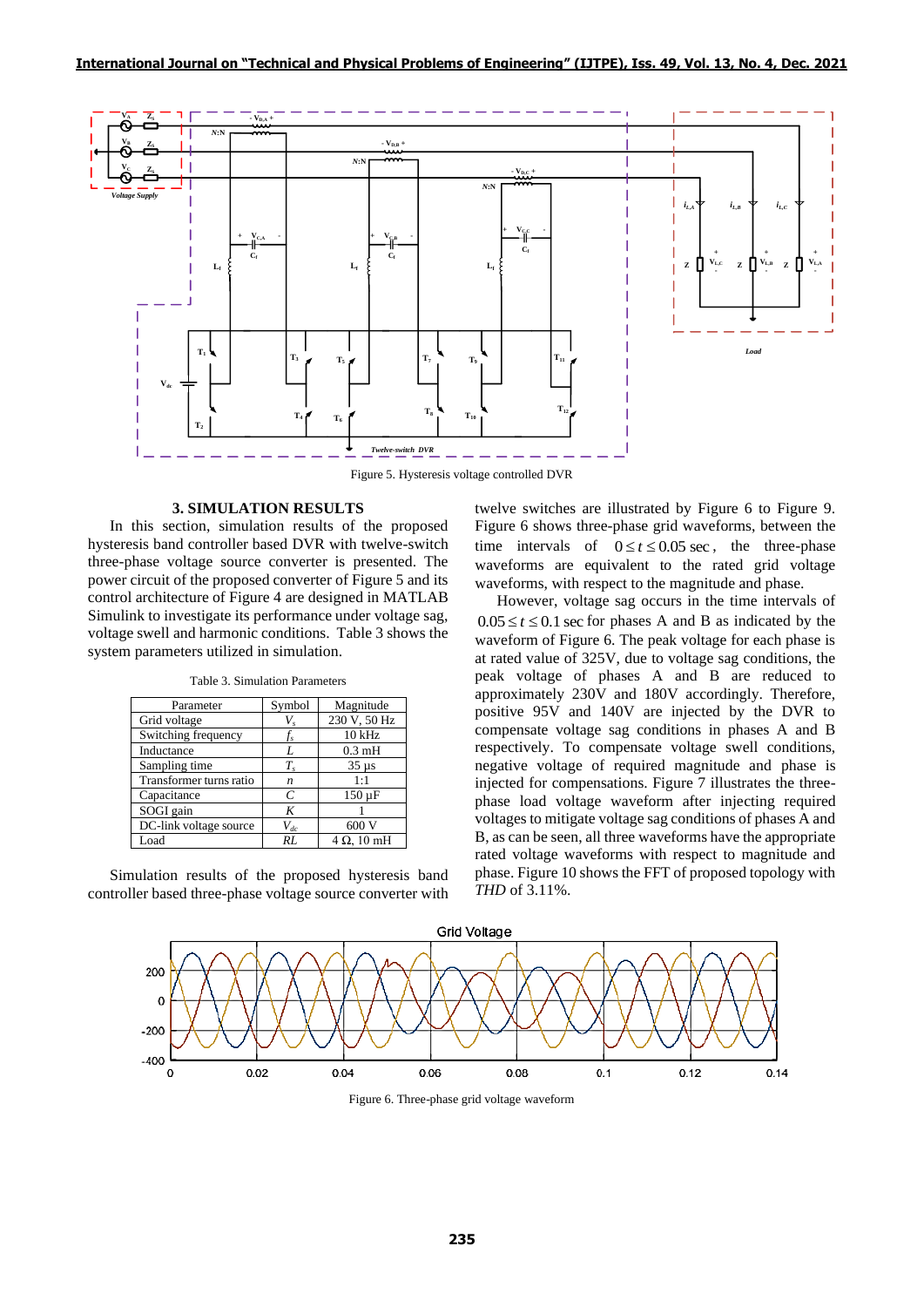

Figure 9. Three-phase load current waveform





#### **6. CONCLUSIONS**

In this work, hysteresis band controller based threephase voltage source converter with twelve switches was introduced for application in DVR systems to mitigate voltage sag and swell disturbances. The proposed topology was verified under voltage sag and swell conditions by implementing a modelled architecture in Matlab Simulink. Simulation results of sag conditions shows the proposed topology can mitigate voltage disturbances such as voltage sag and swell. Also, harmonic content of the proposed topology is significantly minimized because of the use of the twelve-switch multilevel inverter and LC filter. The proposed hysteresis band controlled twelve switch converter is ideally suitable for DVR applications because of control simplicity and robustness in control and minimum THD content of less than 5%.

## **REFERENCES**

[1] M. Ramasamy, S. Thangavel, "Experimental Verification of PV Based Dynamic Voltage Restorer with Significant Energy Conservation", Electrical Power and Energy Systems, vol. 49, pp. 296-307, 2013.

[2] S. Biricik, H. Komurcugil, M. Basu, "Sliding mode control strategy for three-phase DVR employing twelveswitch voltage source converter", The 41st Annual Conference of the IEEE Industrial Electronics Society (IECON 2015), pp. 000921-000926, 2015.

[3] L. Diaz, L. Ramirez, J. Fabregas, "Green Logistics in Off-Grid Renewable Energy Projects for the Rural Localities", International Journal on Technical and Physical Problems of Engineering (IJTPE), Iss. 48, Vol. 13, No. 3, pp. 119-124, September 2021.

[4] A. Gill, A. Choudhary, H. Bali, A. Kalwar, "Impact of DGS Power Factor on Voltage Profile and Power Losses of Distribution Network", International Journal on Technical and Physical Problems of Engineering (IJTPE), Iss. 47, Vol. 13, No. 2, pp. 1-6, June 2021.